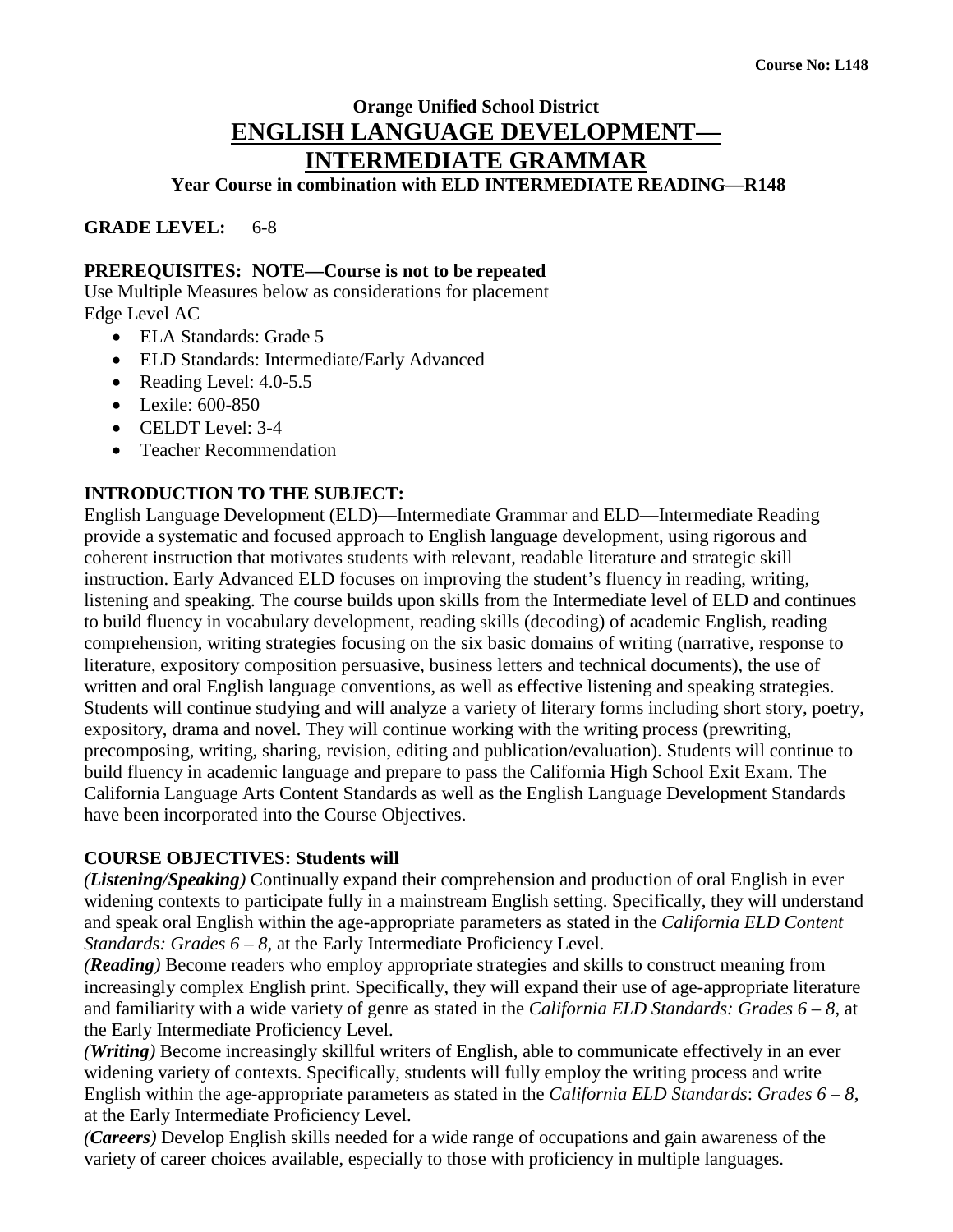**RECOMMENDED TEXT:** Moore, D., Short, D., Smith, M., Tatum, A. 2009. *Inside: Language, Literacy & Content, Level D.* Monterey, CA: National Geographic School Publishing.

#### **Support materials:**

Teachers

- Teacher's Editions (2 volumes) with Language & Fluency CDs
- Practice Book TE
- Writer's Workout TE
- Grammar & Language Transparencies
- Writing Transparencies
- Inside Phonics
- Assessment Handbook
- Teacher Website (insideng.com with key code 467433) *Teachers must use school email* Online lesson plans, TEs for Inside Library, Video Clips and Coaching Resources

#### Students

- Student Book: Reading and Language
- Practice Book
- Student Book: Writing
- Student Website (insideng.com)

#### Library Books

- o *A Library for Juana*
- o *A Strong Right Arm*
- o *A Walk in the Tundra*
- o *Amelia Earhart: Freedom in the Skies*
- o *Any Small Goodness*
- o *Bones and Muscles*
- o *Building Tiny Transistors*
- o *Cesar Chavez*
- o *El Guero*
- o *Elena*
- o *Emako Blue*
- o *Finding the First Vaccines*
- o *First Crossing*
- o *Julie of the Wolves*
- o *Keeper*
- o *Matthew Henson*
- o *Mexico*
- o *Monster*
- o *Mysteries of Sherlock Holmes*
- o *Necessary Roughness*
- o *Of Sound Mind*
- o *Rosa Parks*
- o *Silvia Earle: Protecting the Seas*
- **Struggle for Equality**
- o *The Color of My Words*
- o *The Jacket*
- o *The Progressives*
- o *The Science of You*
- o *The Star Fisher*
- o *Ties that Bind, Ties that Break*
- o *Trojan Horse*
- o *Who's Got Game? The Lion or the Mouse?*

#### Supplemental Materials

*The following suggestions are based on materials approved by OUSD. Specific resources are limited to availability at each school site and teachers' preferences*.

#### Grammar:

• *Grammar in Context English Yes!*

#### Vocabulary:

• *Test-Prep Vocabulary Basic Vocabulary Builder*

Spelling:

- Spell It Out
- Greek/Latin Root Words:
	- *English From The Roots*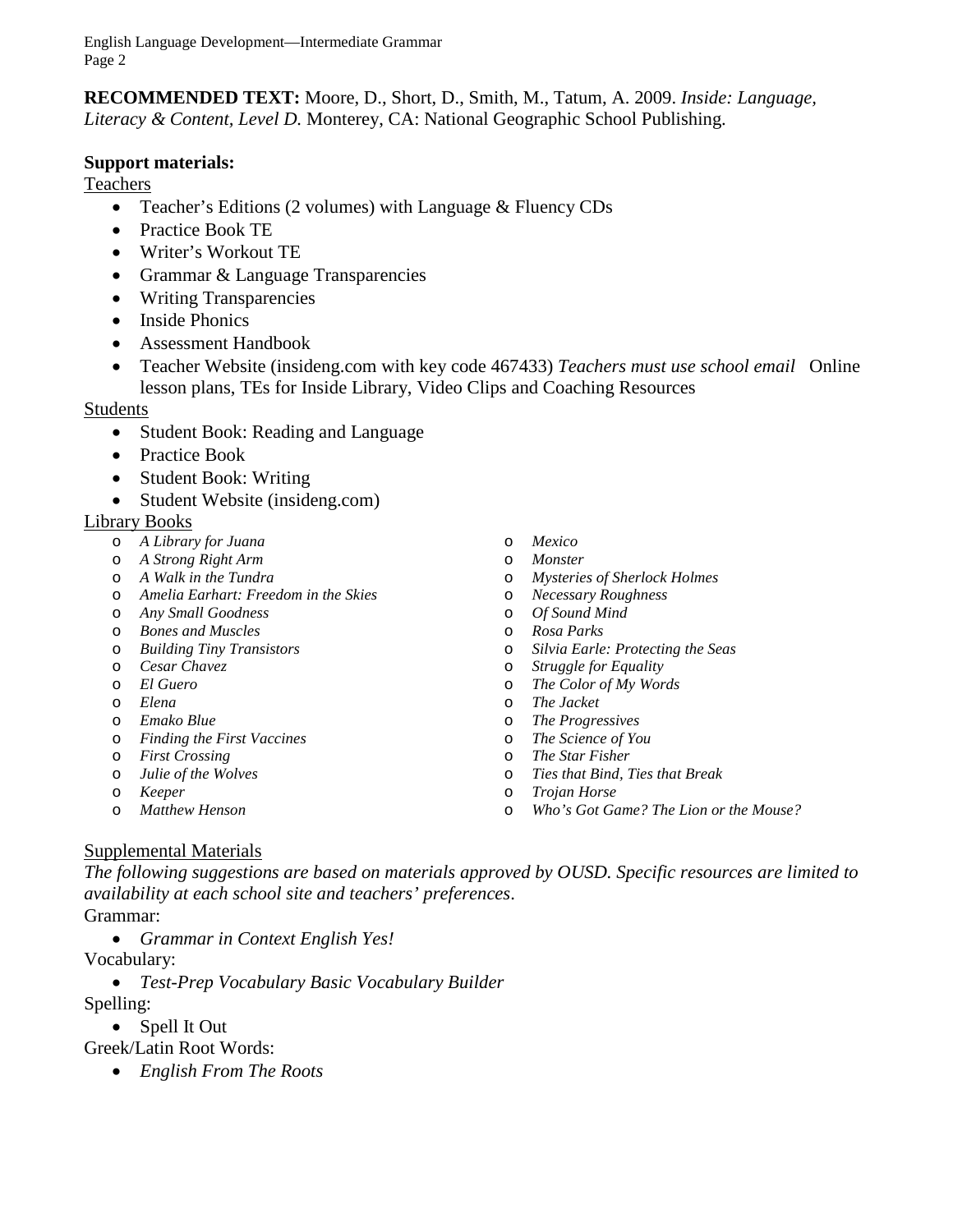# **COURSE OVERVIEW AND APPROXIMATE UNIT TIME ALLOTMENTS:**

## **FIRST TRIMESTER**

|            |                                             | <b>ELD Essential Standards</b>                                                     | <b>Required</b>                    |
|------------|---------------------------------------------|------------------------------------------------------------------------------------|------------------------------------|
| Pacing     | <b>Instructional Unit</b>                   | <b>Connection to ELA Standards can be found in West Ed</b>                         | <b>Assessments</b>                 |
|            |                                             | <b>Document</b>                                                                    |                                    |
|            | CELDT Preparation and                       | CELDT-all four domains                                                             | <b>CELDT</b>                       |
| 6<br>weeks | Unit 1: Imagine the<br><b>Possibilities</b> | <b>LANGUAGE</b><br>Language Functions:                                             | <b>Placement Test</b><br>(District |
|            | GQ: How do good                             | Selection 1- Ask and Answer Questions                                              | <b>Requirement with</b>            |
|            | ideas solve problems?                       | Selection 2- Express Ideas and Functions<br>$\bullet$                              | Data Director if                   |
|            |                                             | Selection 3-Give Information<br>$\bullet$                                          | student is new to                  |
|            | Unit Launch                                 | Grammar:                                                                           | curriculum)                        |
|            | • Problem and Solution                      | Selection 1-Different Kinds of Sentences<br>$\bullet$                              |                                    |
|            | • Use academic                              | Selection 2-Nouns<br>$\bullet$                                                     | GQ Project:                        |
|            | vocabulary                                  | Selection 3-Complete Sentences                                                     | Connect Across the                 |
|            | Selection 1                                 | Listening and Speaking:                                                            | Curriculum-                        |
|            | • Hitching a Ride                           | Selection 1-Describe an Environment                                                | Conduct an                         |
|            | (Nonfiction: Science                        | Selection 3- Conduct an Interview<br>$\bullet$                                     | Interview                          |
|            | Article)                                    | <b>READING</b>                                                                     | <b>Selection Tests</b>             |
|            | Crittercam to the                           | Focus on Genre & Literary Analysis:                                                | and/or Teacher                     |
|            | Rescue (Nonfiction:                         | Selection 1: Problem and Solution, Science Article, Report<br>$\bullet$            | generated                          |
|            | Report)<br>Selection 2                      | Selection 2: Character's Motive, Short Story<br>$\bullet$                          | tests/quizzes                      |
|            | • LAFFF (Short Story)                       | Selection 3: Kinds of Nonfiction, Magazine Article,                                |                                    |
|            | Selection 3                                 | <b>Procedural Features</b>                                                         | <b>Unit 1 Test</b>                 |
|            | Kids Are Inventors,                         | Vocabulary:                                                                        | (District                          |
|            | Too (Nonfiction:                            | Selection 1, 2, 3-Use Word Parts, Use Key Vocabulary and                           | <b>Requirement with</b>            |
|            | Magazine Article)                           | Use Academic Vocabulary<br>Reading Strategies:                                     | Data Director)                     |
|            |                                             | Selection 1, 3 -Preview and Set a Purpose<br>$\bullet$                             |                                    |
|            |                                             | Selection 2-Preview and Predict                                                    | Teacher<br>Observation/Student     |
|            |                                             | Reading Fluency:                                                                   | Participation                      |
|            |                                             | • Selection 1-Intonation                                                           |                                    |
|            |                                             | Selection 2-Expression                                                             | <b>Reading Fluency</b>             |
|            |                                             | Selection 3-Phrasing<br>$\bullet$                                                  | (timed and/or                      |
|            |                                             | <b>WRITING</b>                                                                     | untimed)                           |
|            |                                             | Writing Strategies & Applications:                                                 |                                    |
|            |                                             | • Selection 1-Paragraph: Topic Sentence and Details                                |                                    |
|            |                                             | Selection 2-Compare and Contrast Paragraph                                         |                                    |
|            |                                             | • Selection 3-Paragraph: Main Idea and Details                                     |                                    |
|            | Unit 2: Play to Your                        | <b>LANGUAGE</b>                                                                    | GQ Project:                        |
| 5          | <b>Strengths</b>                            | Language Functions:                                                                | Connect Across the                 |
| weeks      | GQ: How can people                          | Selection 1-Engage in Conversation                                                 | Curriculum- Act in                 |
|            | use their talents<br>wisely?                | Selection 2-Retell a Story<br>$\bullet$                                            | a Science                          |
|            |                                             | Selection 3-Ask for and Give Information<br>$\bullet$                              | <b>Selection Tests</b>             |
|            | Unit Launch                                 | Grammar:                                                                           | and/or Teacher                     |
|            | <b>Elements of Fiction</b>                  | Selection 1-Subject Pronouns<br>$\bullet$<br>Selection 2,3 -Subject-Verb Agreement | generated                          |
|            | • Focus on Vocabulary                       | Listening and Speaking:                                                            | tests/quizzes                      |
|            | Selection 1                                 | • Selection 2-Give a Narrative Presentation                                        |                                    |
|            | • The Challenge (Short                      | Selection 3-Act in a Scene<br>$\bullet$                                            | <b>Unit 2 Test</b>                 |
|            | Story)                                      | <b>READING</b>                                                                     | (District                          |
|            | Selection 2                                 | Focus on Genre & Literary Analysis:                                                | <b>Requirement with</b>            |
|            | • Rachel the Clever                         | Selection 1: Elements of Fiction, Short Story                                      | Data Director)                     |
|            | (Folk Tale)                                 | Selection 2: Elements of Fiction, Folktale<br>$\bullet$                            | Teacher                            |
|            | Selection 3                                 | Selection 3: Elements of Fiction, Play, Myth<br>$\bullet$                          | Observation/Student                |
|            | • A Contest of Riddles                      | Vocabulary:                                                                        | Participation                      |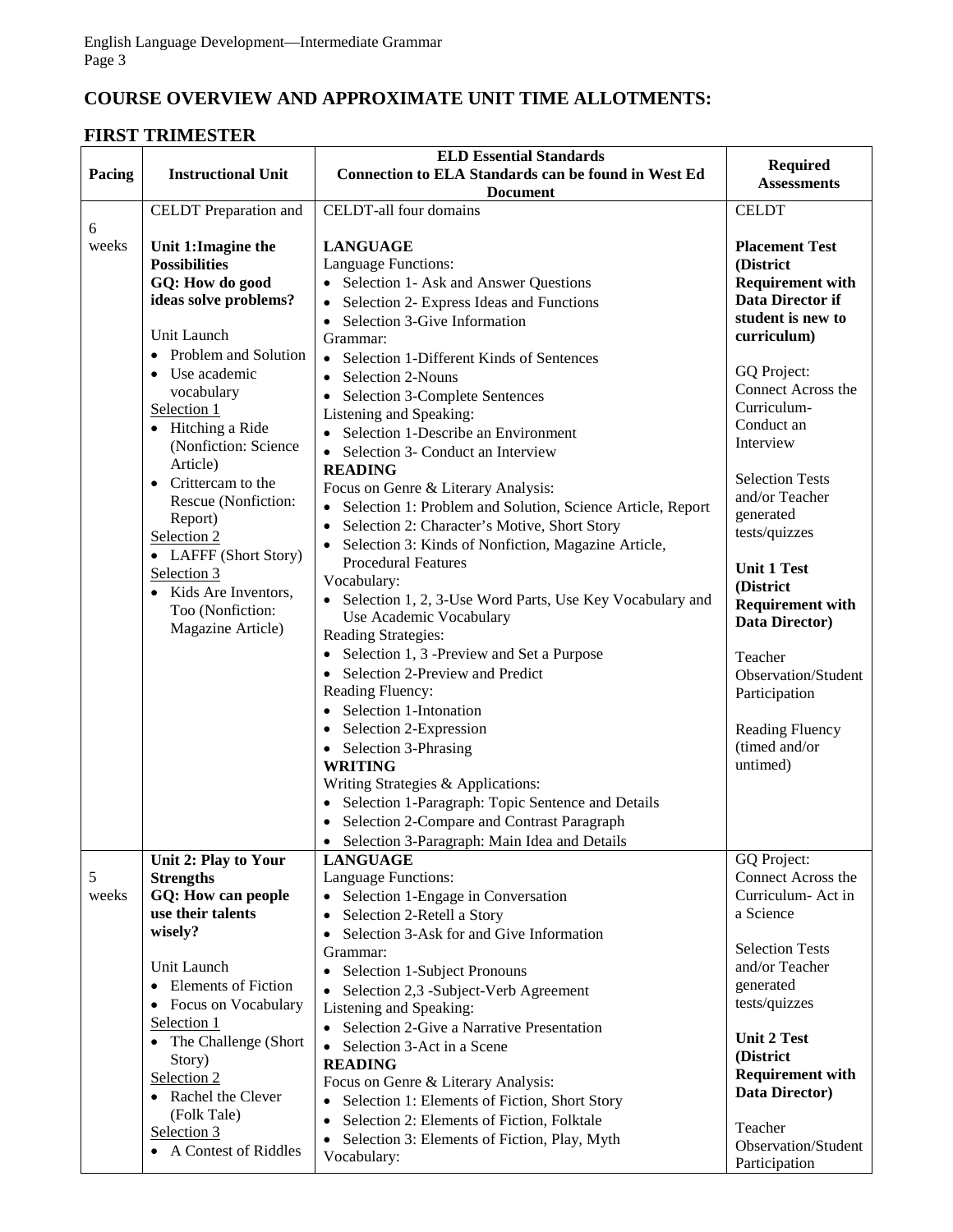| (Play)<br>Atlanta's Race<br>(Myth) | • Selection 1, 2, 3-Relate Words, Use Key Vocabulary and<br>Use Academic Vocabulary<br>Reading Strategies:<br>• Selection 1, 2, 3-Monitor Your Reading and Set a Purpose<br><b>Reading Fluency:</b> | Reading Fluency<br>(timed and/or)<br>untimed) |
|------------------------------------|-----------------------------------------------------------------------------------------------------------------------------------------------------------------------------------------------------|-----------------------------------------------|
|                                    | Selection 1 - Intonation<br>$\bullet$                                                                                                                                                               |                                               |
|                                    | • Selection $2$ –Phrasing                                                                                                                                                                           |                                               |
|                                    | • Selection $3 -$ Expression                                                                                                                                                                        |                                               |
|                                    | <b>WRITING</b>                                                                                                                                                                                      |                                               |
|                                    | Writing Strategies & Applications:                                                                                                                                                                  |                                               |
|                                    | Selection 1-Personal Narrative<br>$\bullet$                                                                                                                                                         |                                               |
|                                    | Selection 2, 3-Short Story                                                                                                                                                                          |                                               |

## **SECOND TRIMESTER**

|       | Unit 3: A New Chapter     | <b>LANGUAGE</b>                                                       | GQ Project:             |
|-------|---------------------------|-----------------------------------------------------------------------|-------------------------|
| 5     | <b>GQ: What links our</b> | Language Functions:                                                   | Connect Across the      |
| weeks | past to our future?       | • Selection 1-Describe People, Places and Things                      | Curriculum-Write        |
|       |                           | Selection 2- Make Comparisons                                         | Biographical            |
|       | Unit Launch               | Selection 3 – Describe an Event or Experience<br>$\bullet$            | Fiction                 |
|       | • Organization of Ideas   | Grammar:                                                              |                         |
|       | • Use academic            | • Selection 1, 2 - Adjectives                                         | <b>Selection Tests</b>  |
|       | vocabulary                | Selection 3- Adverbs<br>$\bullet$                                     | and/or Teacher          |
|       |                           | Listening and Speaking:                                               | generated               |
|       | Selection 1               | Selection 1-Present a Family Heirloom<br>$\bullet$                    | tests/quizzes           |
|       | • The Lotus Seed          | Selection 2-Report on Resources for Immigrants                        |                         |
|       | (Fiction)                 |                                                                       | <b>Unit 3 Test</b>      |
|       | • A Suitcase of           | Selection 3 – Role-Play a Conversation<br>$\bullet$<br><b>READING</b> | (District               |
|       | Seaweed (Poem)            |                                                                       | <b>Requirement with</b> |
|       |                           | Focus on Genre & Literary Analysis:                                   | Data Director)          |
|       | Selection 2               | • Selection 1: Analyze Text Structure: Chronological Order,           | Teacher                 |
|       | • Immigrants Today        | Realistic Fiction, Poem                                               | Observation/Student     |
|       | (Nonfiction: Science      | • Selection 2: Analyze Text Structure: Cause and Effect,              | Participation           |
|       | Textbook)                 | Social Science Textbook, Personal Narrative                           |                         |
|       | • The Lemon Story         | Selection 3: Analyze Point of View, Biographical Fiction,             | Reading Fluency         |
|       | (Nonfiction: Personal     | News Article                                                          | (timed and/or           |
|       | Narrative)                | Vocabulary:                                                           | untimed)                |
|       |                           | • Selection 1, 2, 3-Use Word Parts, Use Key Vocabulary and            |                         |
|       | Selection 3               | Use Academic Vocabulary                                               |                         |
|       | • Brothers in Hope        | Reading Strategies:                                                   |                         |
|       | (Biographical             | • Selection 1, 2, 3- Visualize and Set a Purpose and Predict          |                         |
|       | Ficiton)                  | Reading Fluency:                                                      |                         |
|       | Refugees Find New         | Selection 1-Innotation<br>$\bullet$                                   |                         |
|       | Lives (Nonfiction:        | Selection 2-Phrasing<br>$\bullet$                                     |                         |
|       | News Article)             | • Selection 3-Expression                                              |                         |
|       |                           | <b>WRITING</b>                                                        |                         |
|       |                           | Writing Strategies & Applications:                                    |                         |
|       |                           | • Selection 1- Cause and Effect Paragraph                             |                         |
|       |                           | • Selection 2, 3-Cause and Effect Essay                               |                         |
|       | Unit 4: Every Body Is a   | <b>LANGUAGE</b>                                                       | GQ Project:             |
| 5     | Winner                    | Language Functions:                                                   | Connect Across the      |
| weeks | GQ: Why is the human      | • Selection 1-Define and Explain                                      | Curriculum-Perform      |
|       | body so amazing?          | Selection 2-Give and Follow Directions                                | a Humorous              |
|       |                           | • Selection 3-Engage in Discussion                                    | Reading                 |
|       | Unit Launch               | Grammar:                                                              |                         |
|       | • Analyzing Kinds of      | Selection 1, 2- Possession                                            | <b>Selection Tests</b>  |
|       | Nonfiction                | Selection 3-Pronouns<br>$\bullet$                                     | and/or Teacher          |
|       | • Use Context Clues       | Listening and Speaking:                                               | generated               |
|       |                           | Selection 1 – Deliver an Informative Presentation                     | tests/quizzes           |
|       | <u>Selection 1</u>        | Selection 3-Perform a humorous Reading<br>$\bullet$                   |                         |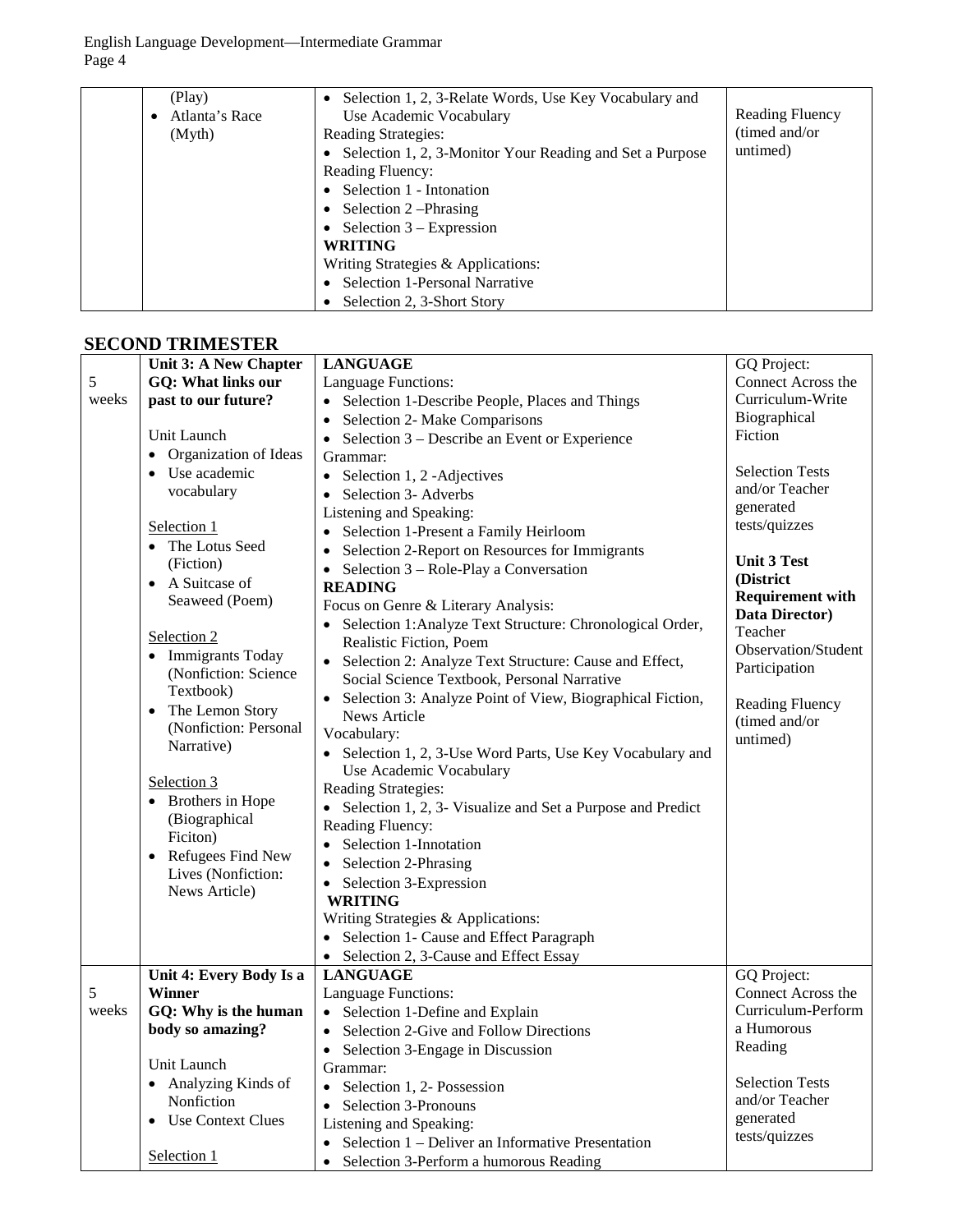| The Human Machine<br>$\bullet$<br>(Nonfiction: Science)<br>Article)<br>• My Fabulous<br>Footprint (Poem)<br>Selection 2<br>• The Beat Goes On<br>(Nonfiction: Science)<br>Article)<br>Selection 3<br>• Two Left Feet, Two<br>Left Hands and Too<br>Left on the Bench | <b>READING</b><br>Focus on Genre & Literary Analysis:<br>Selection 1: Main Idea and Details, Science Textbook,<br>$\bullet$<br>Poem<br>Selection 2: Analyze Author's Purpose, Science Article<br>٠<br>Selection 3: Fiction and Narrative Nonfiction,<br>$\bullet$<br>Autobiography, Poem<br>Vocabulary:<br>Selection 1, 2, 3-Use Context Clues, Use Key Vocabulary<br>and Use Academic Vocabulary<br>Reading Strategies:<br>Selection 1, 2, 3- Determine Importance, Set a Purpose<br><b>Reading Fluency:</b><br>• Selection 1-Phrasing<br>Selection 2-Intonation<br>$\bullet$ | <b>Unit 4 Test</b><br>(District)<br><b>Requirement with</b><br>Data Director)<br>Teacher<br>Observation/Student<br>Participation<br><b>Reading Fluency</b><br>(timed and/or<br>untimed) |
|----------------------------------------------------------------------------------------------------------------------------------------------------------------------------------------------------------------------------------------------------------------------|--------------------------------------------------------------------------------------------------------------------------------------------------------------------------------------------------------------------------------------------------------------------------------------------------------------------------------------------------------------------------------------------------------------------------------------------------------------------------------------------------------------------------------------------------------------------------------|-----------------------------------------------------------------------------------------------------------------------------------------------------------------------------------------|
| (Nonfiction:<br>Autobiography)<br>• How Coach Told Me<br>I Didn't Make the Cut<br>(Poem)                                                                                                                                                                             | Selection 3 - Expression<br><b>WRITING</b><br>Writing Strategies & Applications:<br>Selection 1, 2, 3-Research Report                                                                                                                                                                                                                                                                                                                                                                                                                                                          |                                                                                                                                                                                         |

# *Must begin Unit 5 during the Second Trimester*

## **THIRD TRIMESTER**

|         |                           | <b>ELD Essential Standards</b>                                            | <b>Required</b>         |
|---------|---------------------------|---------------------------------------------------------------------------|-------------------------|
| Pacing  | <b>Instructional Unit</b> | <b>Connection to ELA Standards can be found in West Ed</b>                | <b>Assessments</b>      |
|         |                           | <b>Document</b>                                                           |                         |
|         | Unit 5: Imagine the       | <b>LANGUAGE</b>                                                           | GQ Project:             |
| 5 weeks | <b>Possibilities</b>      | Language Functions:                                                       | Connect Across the      |
|         | GQ: How powerful is       | Selection 1, 2 -Make Comparisons                                          | Curriculum -            |
|         | a good idea?              | Selection 3 - Summarize<br>$\bullet$                                      | Compare Life in         |
|         |                           | Grammar:                                                                  | <b>Different Eras</b>   |
|         | Unit Launch               | Selection 1,2, 3 - Verb Tense – Past and Present                          |                         |
|         | • Respond to and          | Listening and Speaking:                                                   | <b>Selection Tests</b>  |
|         | <b>Interpret Visuals</b>  | Selection 1- Give an Oral Response to Literature                          | and/or Teacher          |
|         | Use academic<br>$\bullet$ | Selection 3 – Compare Life in Different Eras                              | generated               |
|         | vocabulary                | <b>READING</b>                                                            | tests/quizzes           |
|         |                           | Focus on Genre & Literary Analysis:                                       |                         |
|         | Selection 1               | Selection 1-Figurative Language, Historical Fiction<br>$\bullet$          | <b>Unit 5 Test</b>      |
|         | • Encounter               | Selection 2-Use Text Features, History Article, City Profile<br>$\bullet$ | (District               |
|         | (Historical Fiction)      | Selection 3-Text Structure, History Textbook, Poem                        | <b>Requirement with</b> |
|         |                           | Vocabulary:                                                               | Data Director)          |
|         | Selection 2               | Selection 1, 2, 3- Go Beyond the Literal, Use Key                         | Teacher                 |
|         | $\bullet$ Culture         | Vocabulary and Use Academic Vocabulary                                    | Observation/Student     |
|         | Clash(Nonfiction:         | Reading Strategies:                                                       | Participation           |
|         | <b>History Article)</b>   | Selection 1, 2, 3-Ask Questions<br>$\bullet$                              |                         |
|         | Mexico City<br>$\bullet$  | Selection 1 – Set a Purpose and Predict<br>٠                              | Reading Fluency         |
|         | (Nonfiction: City         | Selection 2, 3-Set a Purpose                                              | (timed and/or           |
|         | Profile)                  | Reading Fluency:                                                          | untimed)                |
|         |                           | Selection 1-Expression                                                    |                         |
|         | Selection 3               | Selection 2-Intonation                                                    |                         |
|         | • When Cultures           | Selection 3-Phrasing<br>$\bullet$                                         |                         |
|         | Meet (Nonfiction:         | <b>WRITING</b>                                                            |                         |
|         | <b>History Textbook)</b>  | Writing Strategies & Applications:                                        |                         |
|         | • Old World New           | Selection 1 – Give an Oral Response to Literature                         |                         |
|         | World (Poem)              | Selection 3 - Compare Life in Different Eras                              |                         |
|         |                           |                                                                           |                         |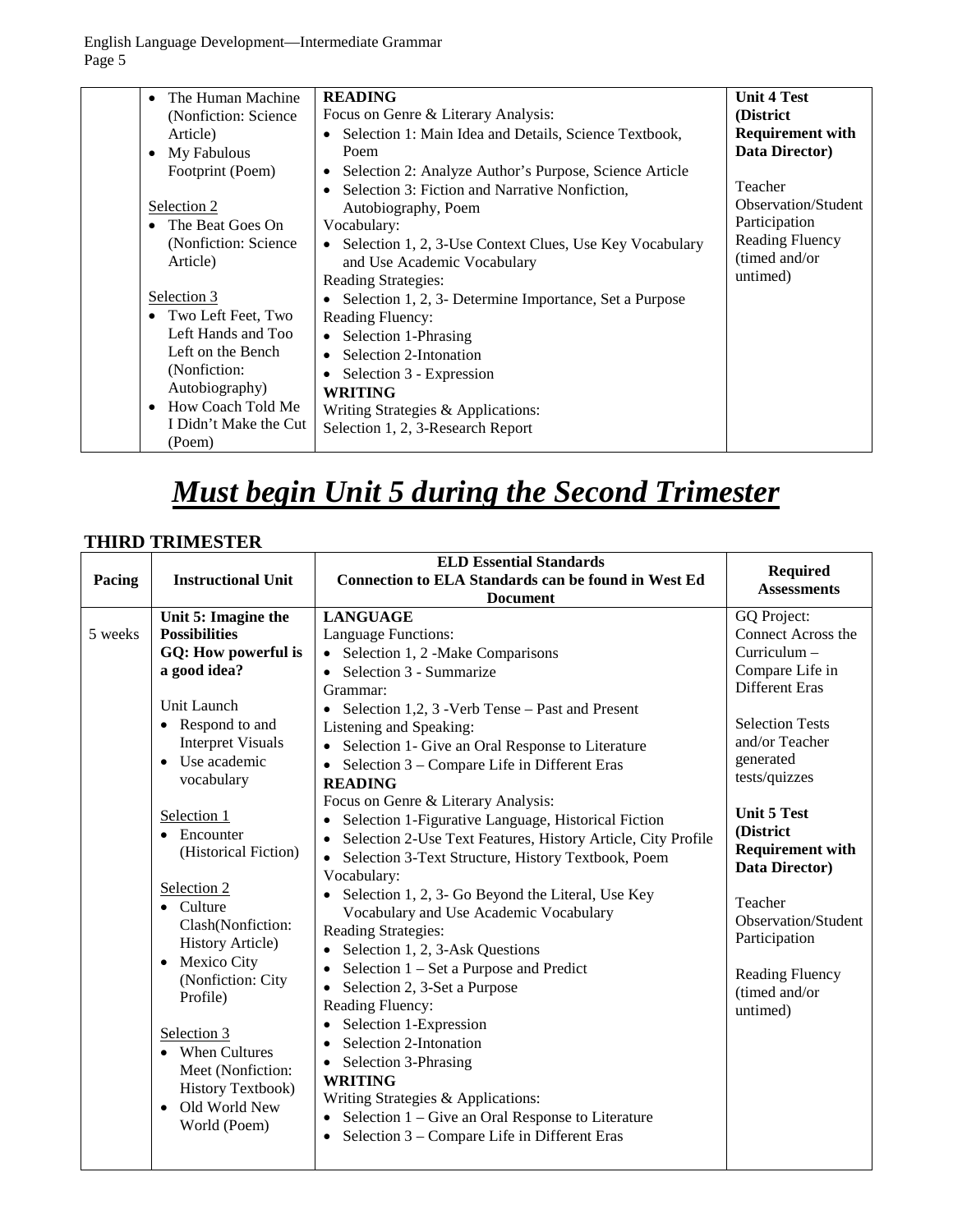|         | Unit 6: To the Recue     | <b>LANGUAGE</b>                                                 | GQ Project:               |
|---------|--------------------------|-----------------------------------------------------------------|---------------------------|
| 5 weeks | GQ: How do we come       | Language Functions:                                             | Connect Across the        |
|         | to the aid of one        | • Selection 1-Summarize                                         | Curriculum-- Tell         |
|         | another?                 | Selection 2-Clarify and Verify<br>$\bullet$                     | an Original Story         |
|         |                          | Selection 3 – Tell an Original Story<br>$\bullet$               |                           |
|         | Unit Launch              | Grammar:                                                        | <b>Selection Tests</b>    |
|         | • Respond to and         | Selection 1-Nouns<br>$\bullet$                                  | and/or Teacher            |
|         | <b>Interpret Visuals</b> |                                                                 | generated                 |
|         | • Use academic           | Selection 2-Prepositions<br>$\bullet$                           | tests/quizzes             |
|         | vocabulary               | Selection 3-Pronouns<br>$\bullet$                               |                           |
|         |                          | Listening and Speaking:                                         | <b>Unit 6 Test</b>        |
|         |                          | • Selection $3 -$ Respond to Literature                         | (District                 |
|         | Selection 1              | <b>READING</b>                                                  |                           |
|         | • Dogs at Work           | Focus on Genre & Literary Analysis:                             | <b>Requirement with</b>   |
|         | (Nonfiction:             | Selection 1-Author's Purpose, Magazine Article, Poem            | Data Director)            |
|         | Magazine Article)        | Selection 2-Author's Perspective, Online News Article           |                           |
|         | The Wonder Dog           | Selection 3-Plot and Theme, Short Story, Proverb<br>$\bullet$   | Teacher                   |
|         | (Poem)                   | Vocabulary:                                                     | Observation/Student       |
|         |                          | • Selection 1, 2, 3-Use Word Origins, Use Key Vocabulary        | Participation             |
|         | Selection 2              | and Use Academic Vocabulary                                     |                           |
|         | • Angels in the Snow     |                                                                 | Reading Fluency           |
|         | (Nonfiction: Online      | Reading Strategies:                                             | (timed and/or             |
|         | News Article)            | • Selection 1, 2, 3-Make Connections, Set a Purpose             | untimed)                  |
|         |                          | Reading Fluency:                                                |                           |
|         | Selection 3              | Selection 1-Intonation<br>$\bullet$                             |                           |
|         | • Zlateh the Goat        | Selection 2- Phrasing<br>$\bullet$                              |                           |
|         | (Short Story)            | Selection 3- Expression<br>$\bullet$                            |                           |
|         | • Turkish Proverb        | <b>WRITING</b>                                                  |                           |
|         |                          | Writing Strategies & Applications:                              |                           |
|         | (Proverb)                | Selection 1- Summary                                            |                           |
|         | • The Story of Mzee      | Selection 2 - Friendly Letter<br>$\bullet$                      |                           |
|         | and Owen (Photo          | Selection 3 – Business Letter<br>$\bullet$                      |                           |
|         | Essay)                   |                                                                 |                           |
|         | Unit 7: More Than a      | <b>LANGUAGE</b>                                                 | GQ Project:               |
| 4 weeks | Game                     | Language Functions:                                             | Connect Across the        |
|         | GQ: How do people        | Selection 1-Express Opinions                                    | Curriculum-               |
|         | bond over sports?        | Selection 2-Justify                                             | Evaluate                  |
|         |                          | Selection 3Elaborate<br>$\bullet$                               | <b>Informational Text</b> |
|         | Unit Launch              | Grammar:                                                        |                           |
|         | • Organization of        | • Selection 1-Complete Sentences                                | <b>Selection Tests</b>    |
|         | Ideas                    | <b>Selection 2-Compound Sentences</b>                           | and/or Teacher            |
|         | <b>Use Context Clues</b> | Selection 3- Complex Sentences                                  | generated                 |
|         |                          | Listening and Speaking:                                         | tests/quizzes             |
|         | Selection 1              | • Selection $2$ – Deliver an Informative Presentation           |                           |
|         | • Play Ball!             | <b>READING</b>                                                  | <b>Unit 7 Test</b>        |
|         | (Nonfiction:             |                                                                 | (District                 |
|         | <b>History Article)</b>  | Focus on Genre & Literary Analysis:                             | <b>Requirement with</b>   |
|         | • Analysis of            | • Selection 1-Chronological Order. History Article, Poem,       | Data Director)            |
|         | Baseball (Poem)          | Song Lyrics                                                     |                           |
|         | • Take Me Out to the     | Selection 2-Make and Support Inferences, Biography<br>$\bullet$ | Teacher                   |
|         | <b>Ball Game (Song</b>   | Selection 3-Infer Main Idea, Short Story                        | Observation/Student       |
|         | Lyrics)                  | Vocabulary:                                                     | Participation             |
|         |                          | • Selection 1, 2, 3-Use Context Clues, Use Key Vocabulary       |                           |
|         |                          | and Use Academic Vocabulary                                     | <b>Reading Fluency</b>    |
|         | Selection 2              | Reading Strategies:                                             | (timed and/or             |
|         | • Roberto Clemente       | • Selection 1, 2, 3-Make Inferences and Set a Purpose           | untimed)                  |
|         | (Biography)              | Reading Fluency:                                                |                           |
|         |                          | Selection 1- Phrasing                                           |                           |
|         | Selection 3              | Selection 2-Intonation                                          |                           |
|         | • Raymond's Run          | Selection 3- Expression                                         |                           |
|         | (Short Story)            | <b>WRITING</b>                                                  |                           |
|         |                          | Writing Strategies & Applications:                              |                           |
|         |                          |                                                                 |                           |